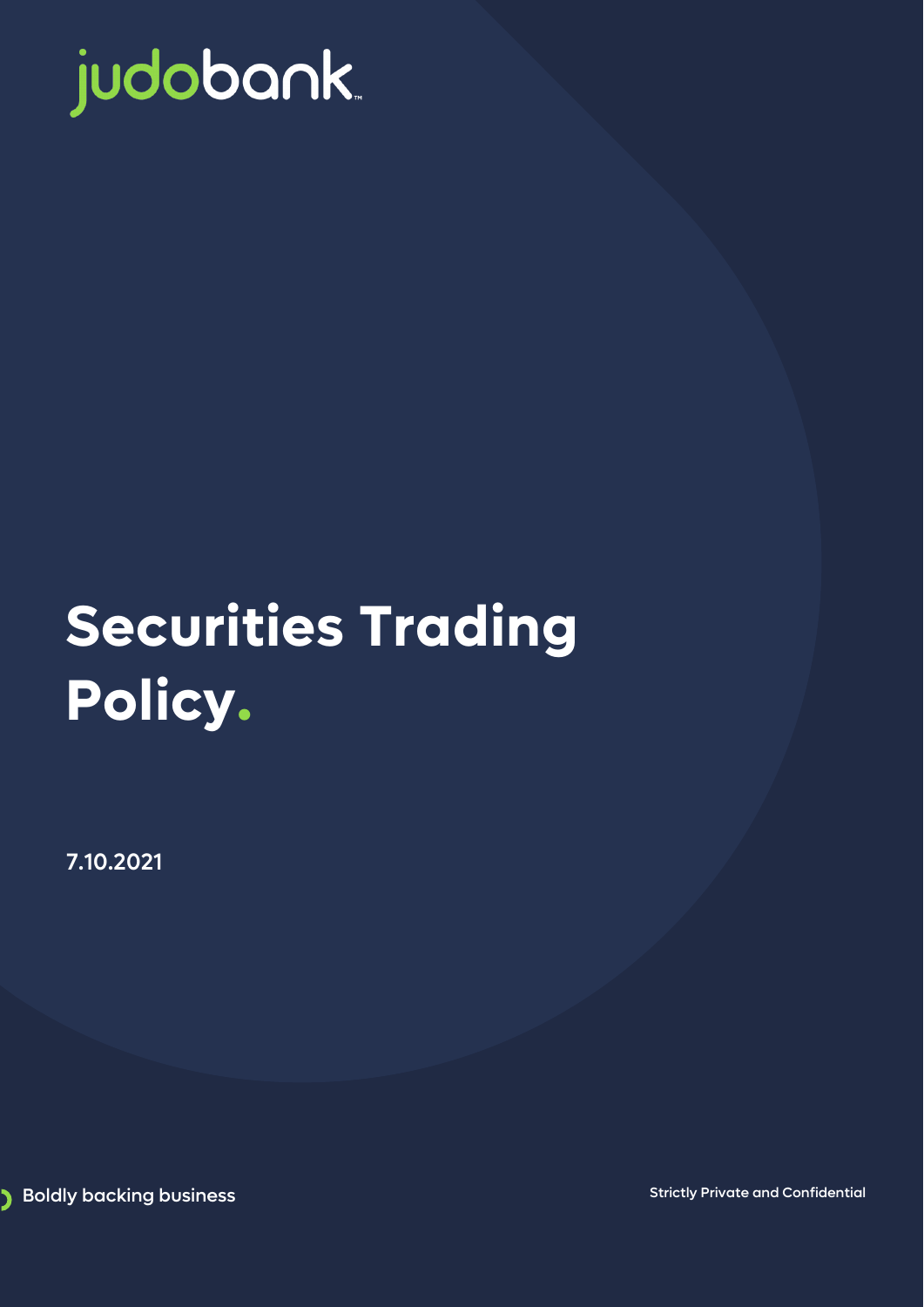### **Contents.**

#### judobank.

| 1.  | Purpose.                                                               |                                                         | 3 |
|-----|------------------------------------------------------------------------|---------------------------------------------------------|---|
|     | 1.1                                                                    | Overview.                                               | 3 |
|     | 1.2                                                                    | Definitions.                                            | 3 |
| 2.  |                                                                        | <b>Policy Coverage.</b>                                 | 4 |
| 3.  | <b>Regulatory Requirements.</b>                                        |                                                         | 4 |
| 4.  | <b>Insider Trading.</b>                                                |                                                         | 4 |
| 5.  | <b>Restrictions on Certain Judo Personnel During Blackout Periods.</b> |                                                         | 5 |
| 6.  | <b>Clearance to Deal.</b>                                              |                                                         | 6 |
| 7.  |                                                                        | <b>Notification to ASX of Certain Trades.</b>           | 6 |
| 8.  | <b>Exceptional Circumstances.</b>                                      |                                                         | 6 |
| 9.  |                                                                        | <b>Other Prohibitions.</b>                              | 7 |
|     |                                                                        | 10. Excluded Dealings.                                  | 7 |
| 11. |                                                                        | <b>Dealing in Other Company Securities.</b>             | 8 |
| 12. |                                                                        | <b>Financial Sector (Shareholdings) Act 1998 (Cth).</b> | 8 |
|     |                                                                        | 13. Amendments to this Policy.                          | 8 |
|     | 14. Breaches.                                                          |                                                         | 8 |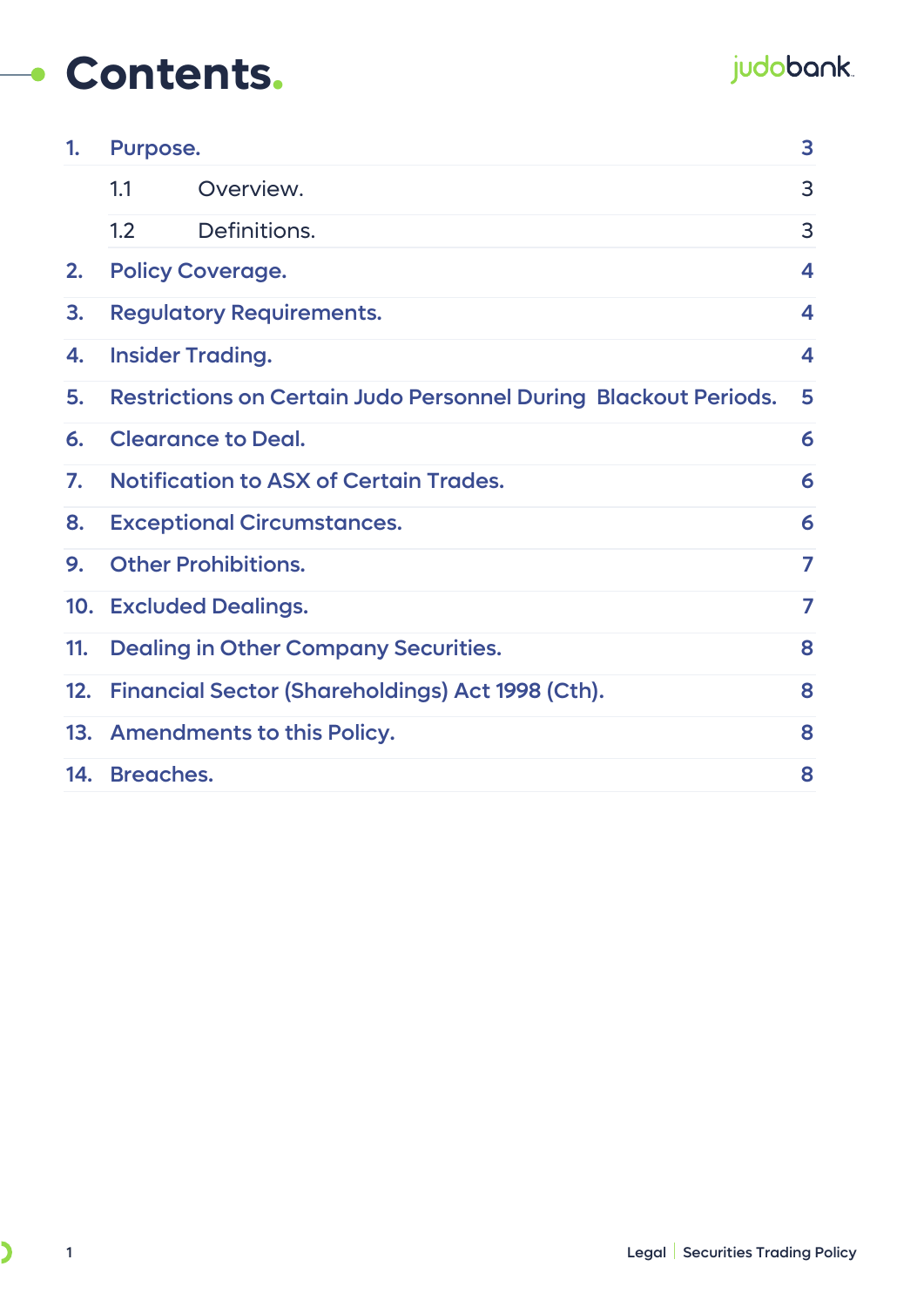### <span id="page-2-0"></span>**1. Purpose.**

#### <span id="page-2-1"></span>**1.1 Overview.**

#### As an ASX-listed company, Judo Capital Holdings Limited (Judo) must have a securities trading policy that complies with the ASX Listing Rules.

The objective of this Policy is to ensure that:

- Judo and its Representatives comply with the laws prohibiting insider trading;
- ensure that Judo's Representatives are not using information to gain an improper advantage for themselves or someone else; and
- avoid the appearance of any insider trading and any reputational damage that such an appearance may cause.

This Policy covers:

- the prohibition on insider trading;
- Judo's Blackout Periods;
- the process for obtaining clearance to trade;
- exceptional circumstances for trading during a blackout period; and
- trading that is excluded from this policy.

Trading in Judo Securities for the purposes of this Policy includes dealing in, or procuring another person to deal in, Securities within the meaning of the Corporations Act.

The Policy is available on Judo's intranet and external website. All Representatives must read this policy carefully and understand the requirements and procedures detailed in it. If you have any questions about this Policy, please contact the General Counsel and Company Secretary.

#### <span id="page-2-2"></span>**1.2 Definitions.**

In this Policy:

ASX means ASX Limited or the financial market it operates (as the context requires).

ASX Listing Rules or Listing Rules means the listing rules of the ASX.

Blackout Period means a time when a Representative must not deal in Judo Securities. The following are mandated Blackout Periods:

- i. from the close of the ASX trading day two weeks prior to 30 June each year, until the beginning of trading on the ASX trading day following the day on which Judo's annual year results are released to the ASX;
- ii. from the close of the ASX trading day two weeks prior to 31 December each year, until the beginning of trading on the ASX trading day following the day on which Judo's half-year results are released to the ASX;
- iii. from the close of the ASX trading day two weeks prior to the date of Judo's AGM until 10:00am (AEDT time) on the ASX trading day following the date of Judo's AGM; and

iv. any other period that the Board determines from time to time.

Board means the board of directors of Judo from time to time and for the purpose of any Blackout Period also includes:

• a company or trust controlled by any of them; and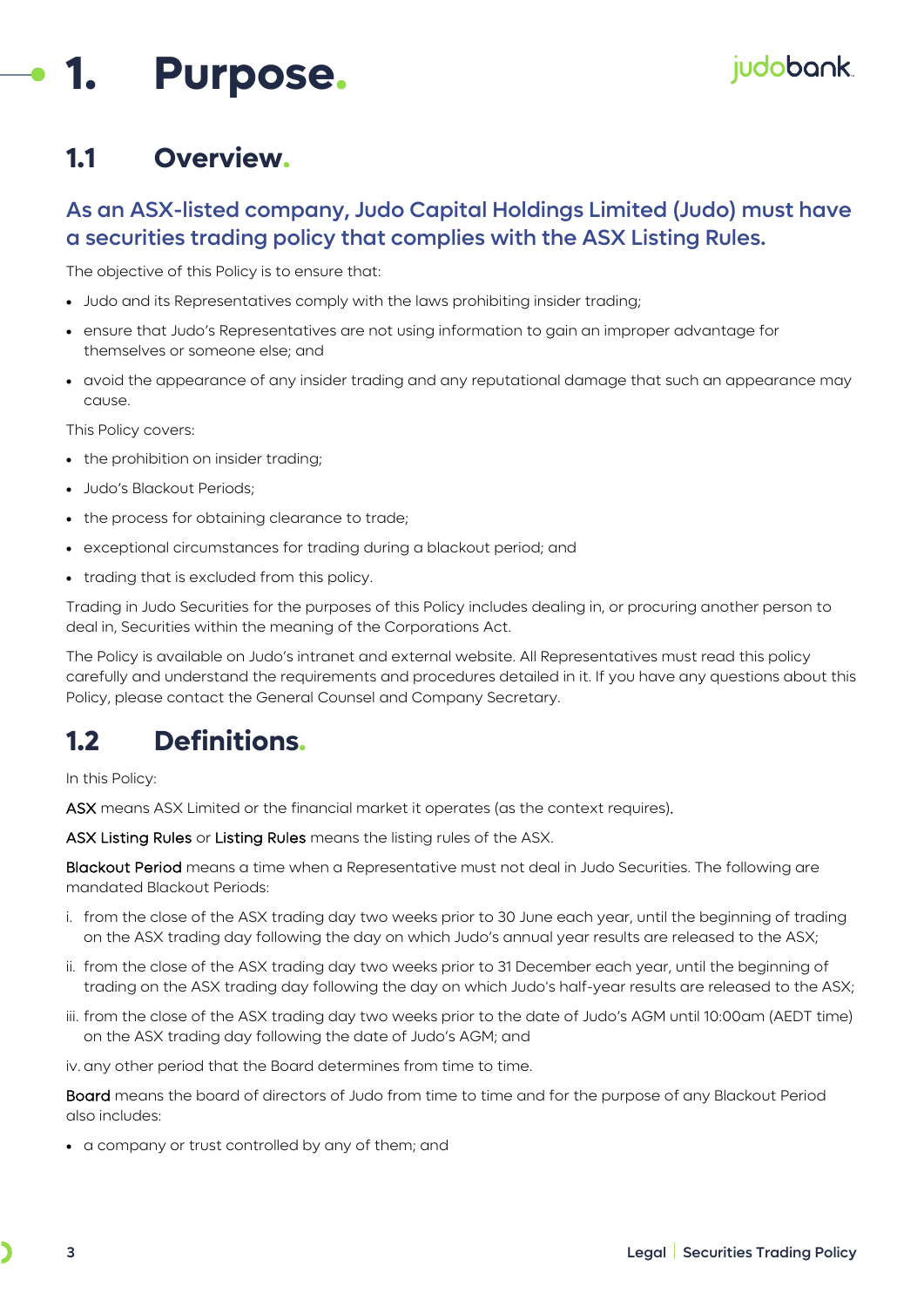#### judobank.

• a spouse (including a de facto spouse), dependent child (including a step-child, fostered or adopted child), a close relative or a person financially dependent on, or acting in concert, with any of them.

Corporations Act means the *Corporations Act 2001* (Cth).

employee incentive scheme has the meaning given in Chapter 19 of the ASX Listing Rules.

Management Board means the management committee comprising certain management personnel as nominated by the Board from time to time and for the purpose of any Blackout Period also includes:

- a company or trust controlled by any of them; and
- a spouse (including a de facto spouse), dependent child (including a step-child, fostered or adopted child), a close relative or a person financially dependent on, or acting in concert, with any of them.

Representative means the Board, Management Board and employees of Judo (including temporary and permanent employees), and any other person or class of persons as determined by the Board from time to time and for the purpose of any Blackout Period also includes:

- a company or trust controlled by any of them; and
- a spouse (including a de facto spouse), dependent child (including a step-child, fostered or adopted child), a close relative or a person financially dependent on, or acting in concert, with any of them.

Restricted Class has the meaning given in section [5](#page-4-0) of this Policy.

Securities includes shares; options; rights; debentures (including convertible notes); derivatives; options over an unissued share in, or debenture of, a company; a renounceable or non-renounceable right to subscribe for a share in, or debenture of, a company; and other Division 3 financial products as defined in section 1042A of the Corporations Act.

### <span id="page-3-0"></span>**2. Policy Coverage.**

This Policy applies to all Representatives.

Certain aspects of this Policy apply only to the Restricted Class and, where this is the case, is noted.

### <span id="page-3-1"></span>**3. Regulatory Requirements.**

This Policy is consistent with the requirements of ASX Listing Rules 12.9 to 12.12.

This Policy must be provided to the ASX immediately upon request in accordance with Listing Rule 12.11.

### <span id="page-3-2"></span>**4. Insider Trading.**

Under the Corporations Act, if a Representative possesses inside information in relation to Judo Securities or Securities of another company, they are prohibited from:

- dealing in those Securities;
- procuring another person to deal in those Securities; or
- directly or indirectly communicating the inside information, or causing the inside information to be communicated, to any other person if the Representative knows or ought reasonably to know that the other person would be likely to deal, or procure another person to deal, in those Securities.

'Inside information' is information that:

• is not generally available to the market: and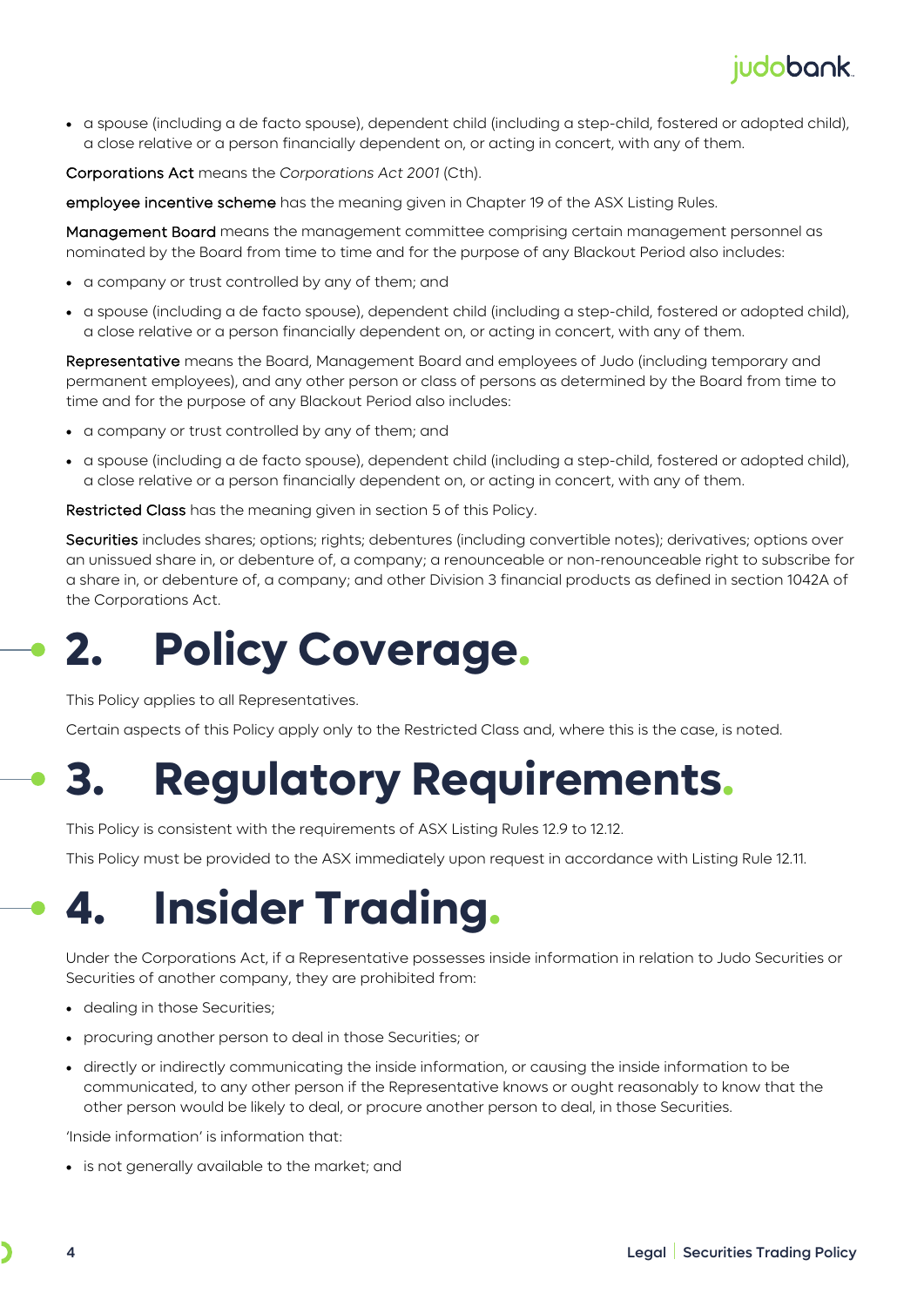

• if it were generally available to the market, a reasonable person would expect it to have a material effect (upwards or downwards) on the price or value of a security.

Under the Corporations Act, a reasonable person would be taken to expect information to have a material effect on the price or value of the securities if the information "would, or would be likely to, influence persons who commonly invest in securities in deciding whether to acquire or dispose of" those securities.

Inside information could include information about:

- pending ASX announcements:
- changes in financial forecasts or expectations;
- changes in Judo's Board or Management Board;
- proposed changes in the company's capital structure;
- mergers, acquisitions or divestments;
- liquidity and cash flow information;
- debt facilities or borrowings;
- significant litigation or enforcement action involving the company; or
- significant changes in operations or strategy.

The above list is not exhaustive.

A person who possesses inside information is generally prohibited from dealing in Securities. This prohibition applies even where:

- the dealing occurs at a time that would otherwise be outside a Blackout Period;
- the dealing falls within an exclusion in this Policy; or
- the person has been given clearance under this Policy to deal (whether in exceptional circumstances or otherwise).

Any Representative who is in possession of any inside information should not communicate that information:

- within Judo, unless it is required for business purposes; or
- to any person outside Judo, unless an appropriate non-disclosure agreement is in place.

Representatives who are involved in any contravention of the insider trading prohibitions may face criminal and civil penalties, civil liability and disqualification.

## <span id="page-4-0"></span>**5. Restrictions on Certain Judo Personnel During Blackout Periods.**

During Blackout Periods, all Representatives are prohibited from dealing in Judo Securities, except in exceptional circumstances permitted by section [8](#page-5-2) or as permitted by section [10.](#page-6-1)

Outside of Blackout Periods, Board members, Management Board members, and any other person or class of persons the Board may determine from time to time (Restricted Class), are prohibited from dealing in Judo Securities without clearance to deal in accordance with section [6.](#page-5-0) Representatives who are not members of the Restricted Class do not require clearance to deal in Judo Securities outside a Blackout Period.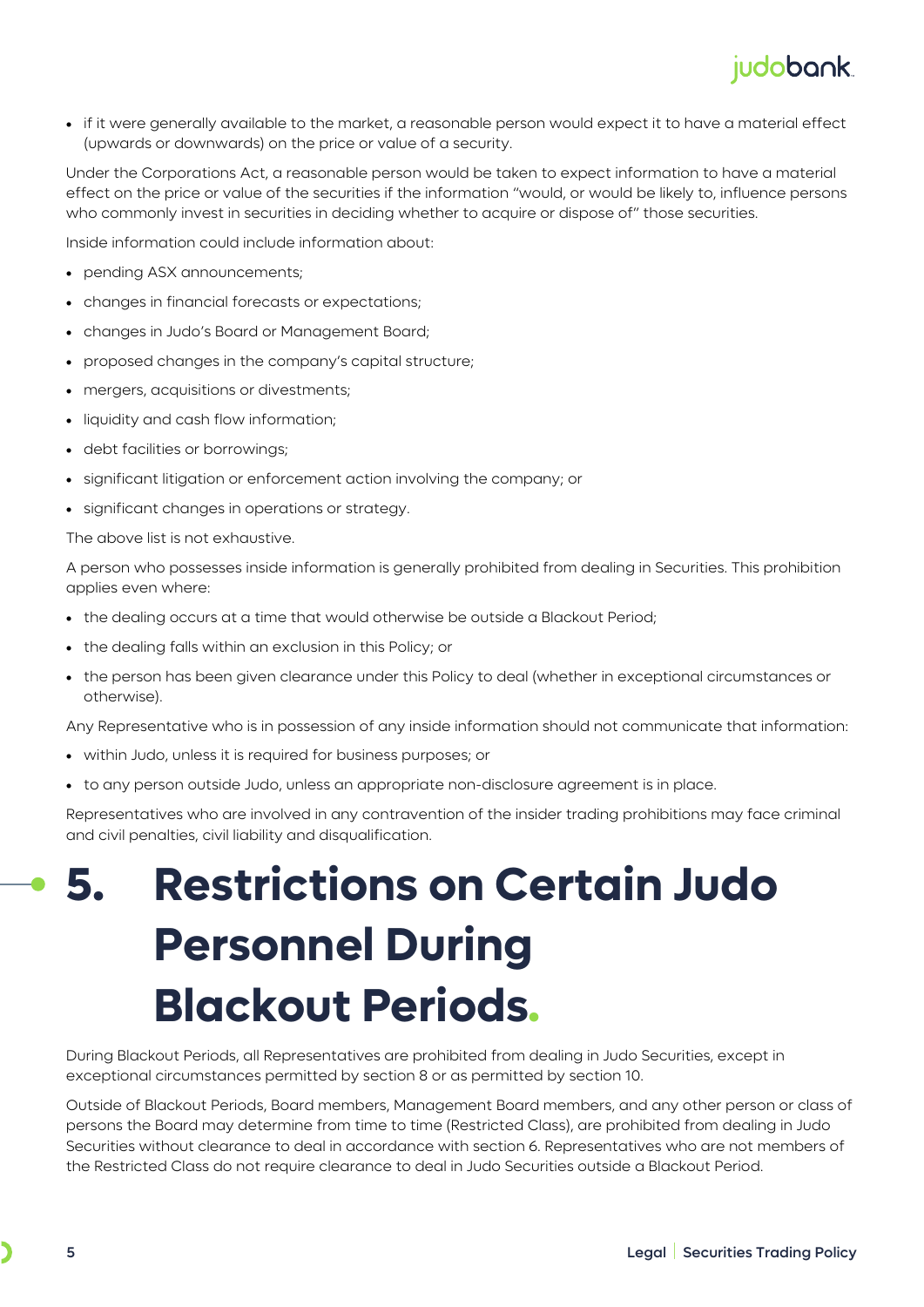#### judobank.

### <span id="page-5-0"></span>**6. Clearance to Deal.**

The process for seeking approval to deal where such approval is required by this policy is as follows:

- A written request must be submitted to the Company Secretary.
- When seeking clearance, the person must certify that they are not in possession of any inside information that might preclude them from dealing at that time.
- Approval to deal will be granted by the following:
	- the CEO (in the case of a Management Board member)
	- the Chair of the Board Audit Committee (in the case of the Chair of the Board)
	- the Chair of the Board (in the case of the CEO or other members of the Board)
	- the Company Secretary (in the case of all other Representatives who are members of the Restricted Class or who require clearance to deal as permitted by section 8)
- The Company Secretary will inform the Board of all trade requests and whether they were approved or rejected.
- If a clearance to deal is granted, clearance will last for 5 business days from the date given.
- If a Representative comes into possession of inside information after receiving a clearance to deal, they must not deal despite having received clearance.
- Any clearance to trade can be given or refused in Judo's discretion without giving any reasons.
- A decision to refuse clearance is final and binding on the person seeking clearance.
- If clearance to deal is refused, the person seeking clearance must keep that information confidential and not disclose it to anyone.

A clearance to deal can be withdrawn if new information comes to light or there is a change in circumstances.

It is important to remember that any clearance to deal is not an endorsement of the proposed dealing and the person doing the dealing will be individually responsible for their investment decisions and their compliance with insider trading laws, which apply even where clearance to deal has been given under this policy. Accordingly, before a Representative deals in Judo Securities, they should consider carefully whether they are in possession of inside information that might preclude them from dealing at that time.

# <span id="page-5-1"></span>**7. Notification to ASX of Certain Trades.**

In addition to the clearance to deal as referred to above, Directors must provide the Company Secretary with written notifications of trading in Judo Securities (or any Securities of a related body corporate of Judo) within 2 business days of making any trade to allow any necessary disclosure(s) to be made to the ASX and/or ASIC (as the case requires).

### <span id="page-5-2"></span>**8. Exceptional Circumstances.**

In exceptional circumstances a person may be permitted to deal during a Blackout Period with clearance in accordance with section [6](#page-5-0) above.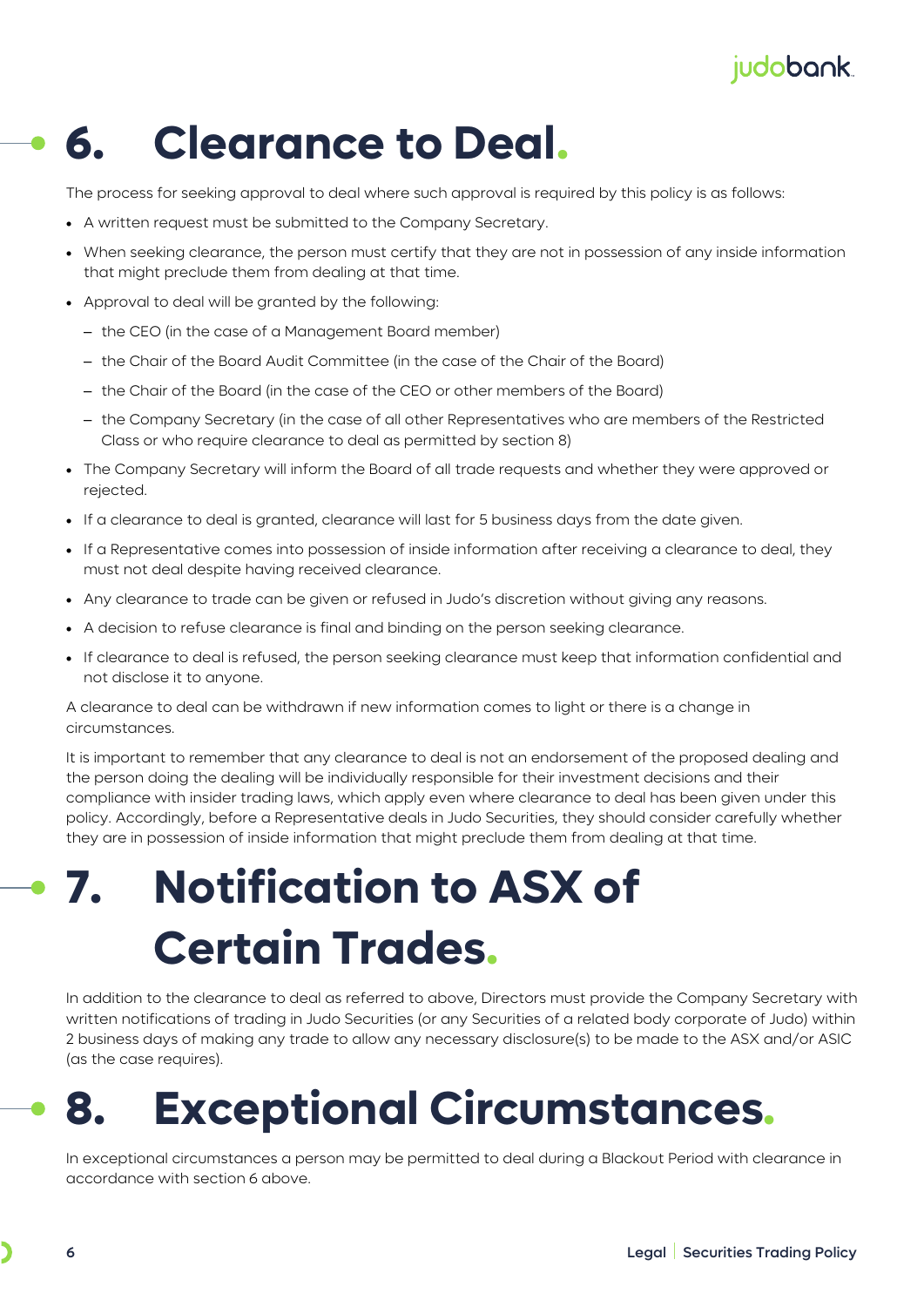

Exceptional circumstances may include, but are not limited to:

- where such a person is facing severe financial hardship and the sale of the Securities is the only practical method of overcoming the hardship; or
- where required by a court order, a court enforceable undertaking or an overriding legal or regulatory requirement to transfer, or accept a transfer of, the Securities.

The relevant person will be required to demonstrate that an exceptional circumstance exists and, in the case of severe financial hardship, that a sale of the Securities is the only practical method of overcoming the hardship and obtain clearance to deal in accordance with section [6](#page-5-0) above.

### <span id="page-6-0"></span>**9. Other Prohibitions.**

There are other prohibitions on Representatives dealing in Judo Securities as follows:

- a. Short term trading or speculative trading in Judo Securities, which means buying and selling Securities within a short time frame. Such trading may indicate that the relevant person's interests are not aligned with Judo's interests. Short term or speculative trading includes buying and selling securities on market within a 3-month period, and entering into other speculative or short-term dealings (eg in derivative products issued over or in respect of Judo Securities). Short term trading or speculative trading in Judo Securities does not include:
	- i. trading in Securities that have been acquired under an employee incentive scheme (including by way of vesting or exercise of any such Security) within three months of the acquisition of such Securities in accordance with the terms of such scheme; or
	- ii. excluded dealing within the meaning of section [10.](#page-6-1)
- b. Entering into hedging transactions to limit the relevant person's exposure. Hedging transactions means transactions entered into to limit the economic risk associated with holding Judo Securities.
- c. Any margin lending or other secured financing arrangements in respect of Judo Securities.

### <span id="page-6-1"></span>**10. Excluded Dealings.**

The following types of dealings are excluded from the operation of sectio[n 5](#page-4-0) of this policy, do not require approval under section [6](#page-5-0) and do not breach the prohibition on short term trading in section [9:](#page-6-0)

- a.transfers between a member of the Restricted Class and someone closely related to them e.g., a spouse, child, family company or family trust or to a super fund in respect of which written clearance from the Company Secretary has been provided;
- b. disposal of Securities arising from the acceptance of a takeover offer, scheme of arrangement or equal access buy-back;
- c. disposal of rights under a pro-rata issue;
- d. acquisition of Securities under a pro-rata issue;
- e. acquisition of Securities under a security purchase plan or a dividend or distribution reinvestment plan where the Representative did not commence, withdraw or amend their participation during a Blackout Period;
- f. obtaining by a Board member of a share qualification;
- g. participation in, including acquisition of Securities or an interest in Securities under, an employee incentive scheme by way of acceptance of an invitation or grant under such an employee incentive scheme including an acquisition by a trustee or the vesting of any such Securities (but not the exercise of any such Security by a participant in the employee incentive scheme);